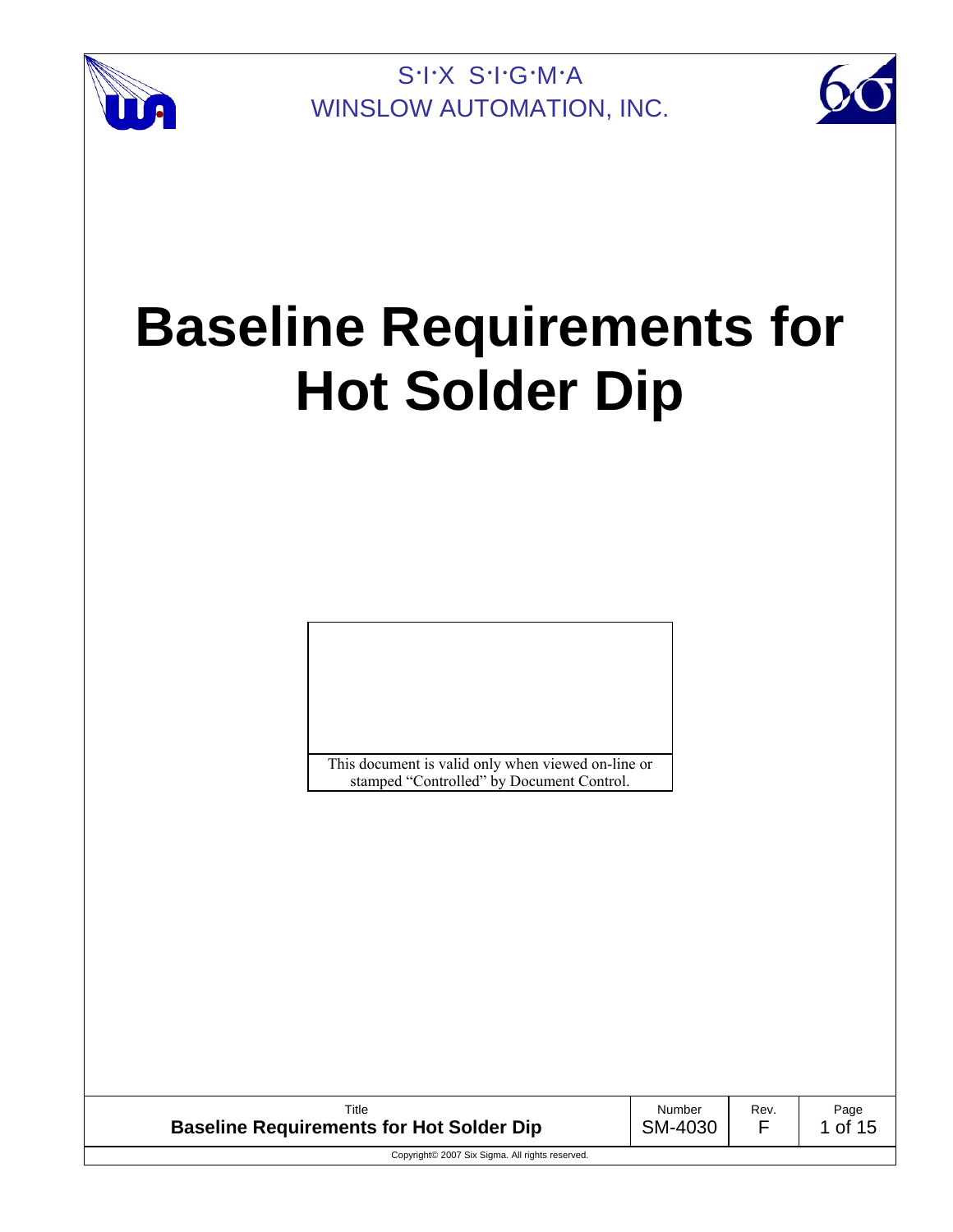



# **Table of Contents**

| 1  |  |
|----|--|
| 2  |  |
| 3  |  |
| 4  |  |
| 5  |  |
| 6  |  |
| 7  |  |
| 8  |  |
| 9  |  |
| 10 |  |
| 11 |  |
| 12 |  |
| 13 |  |
| 14 |  |
| 15 |  |
| 16 |  |
|    |  |

| Title                                           | Number  | Rev. | Page    |
|-------------------------------------------------|---------|------|---------|
| <b>Baseline Requirements for Hot Solder Dip</b> | SM-4030 |      | 2 of 15 |
| Copyright© 2007 Six Sigma. All rights reserved. |         |      |         |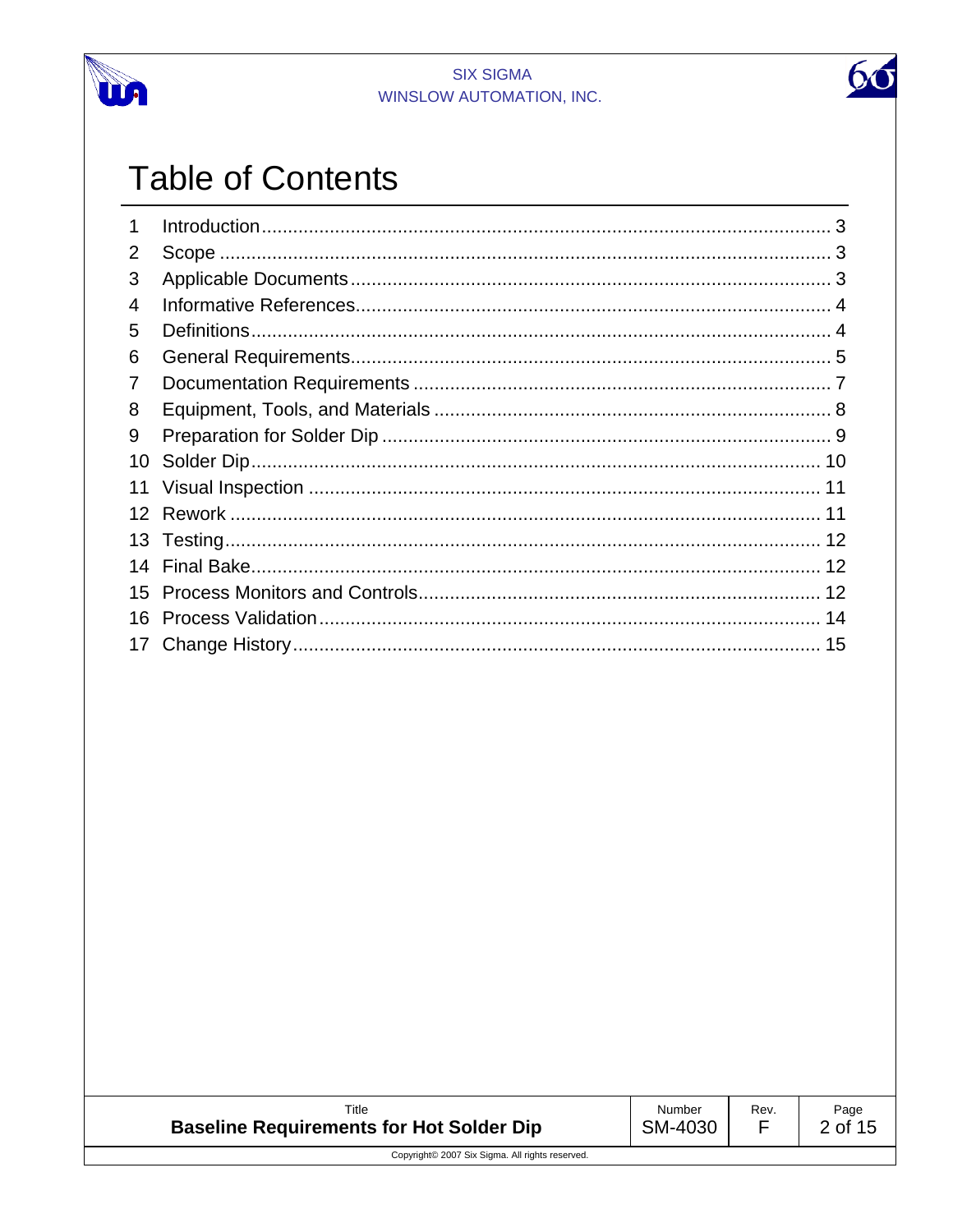



#### **1 Introduction**

This document was prepared by Six Sigma to assist customers in standardizing the requirements for Hot Solder Dip (HSD) services. The requirements established in this document are intended to provide a high degree of control for the HSD process.

The intent of this document is for Six Sigma's customers to incorporate these baseline requirements into their purchasing information.

# **2 Scope**

This document defines the baseline requirements for Six Sigma's HSD services. Some applications may have unique requirements that exceed the scope of this baseline document. In those cases, modifications to the baseline document will be negotiated with the customer.

# **3 Applicable Documents**

The following documents of the issue currently in effect, form part of this document to the extent specified herein:

ANSI/ESD S20.20: *Electrostatic Discharge Control and Protection of Electrical and Electronic Parts and Assemblies*

ANSI/NCSL Z540.3: *Requirements for the Calibration of Measuring and Test Equipment*  ASTM-B568: *Standard Test Method for Measurement of Coating Thickness by X-Ray* 

*Spectrometry* 

IPC/JEDEC:

- J-STD-001: *Requirements for Soldered Electrical and Electronic Assemblies*
- J-STD-002: *Solderability Tests for Component Leads, Terminations, Lugs, Terminals and Wires*
- J-STD-004: *Requirements for Soldering Fluxes*
- J-STD-006: *Requirements for Electronic Grade Solder Alloys and Fluxed and Non-fluxed Solid Solders for Electronic Soldering Applications*
- J-STD-020: *Moisture/Reflow Sensitivity Classification for Non-hermetic Solid State Surface Mount Devices*
- J-STD-033: *Handling, Packing, Shipping and Use of Moisture/Reflow Sensitive Surface Mount Devices*

IPC-TM-650-2.3.25: *Detection and Measurement of Ionizable Surface Contaminants by Resistivity of Solvent Extract (ROSE)*

ISO 10012: *Measurement Management Systems - Requirements for Measurement Processes and Measuring Equipment*

JEDEC:

JESD22-B101: *External Visual*

JESD625: *Requirements for Handling Electrostatic-Discharge-Sensitive (ESDS) Devices* MIL-STD-750: *Test Method Standard for Semiconductor Devices* 

MIL-STD-883: *Test Method Standard, Microcircuits* 

MIL-STD-1686: *Electrostatic Discharge Control Program for Protection of Electrical and Electronic Parts, Assemblies and Equipment* 

| Title                                           | Number  | Rev. | Page    |
|-------------------------------------------------|---------|------|---------|
| <b>Baseline Requirements for Hot Solder Dip</b> | SM-4030 |      | 3 of 15 |
| Copyright© 2007 Six Sigma. All rights reserved. |         |      |         |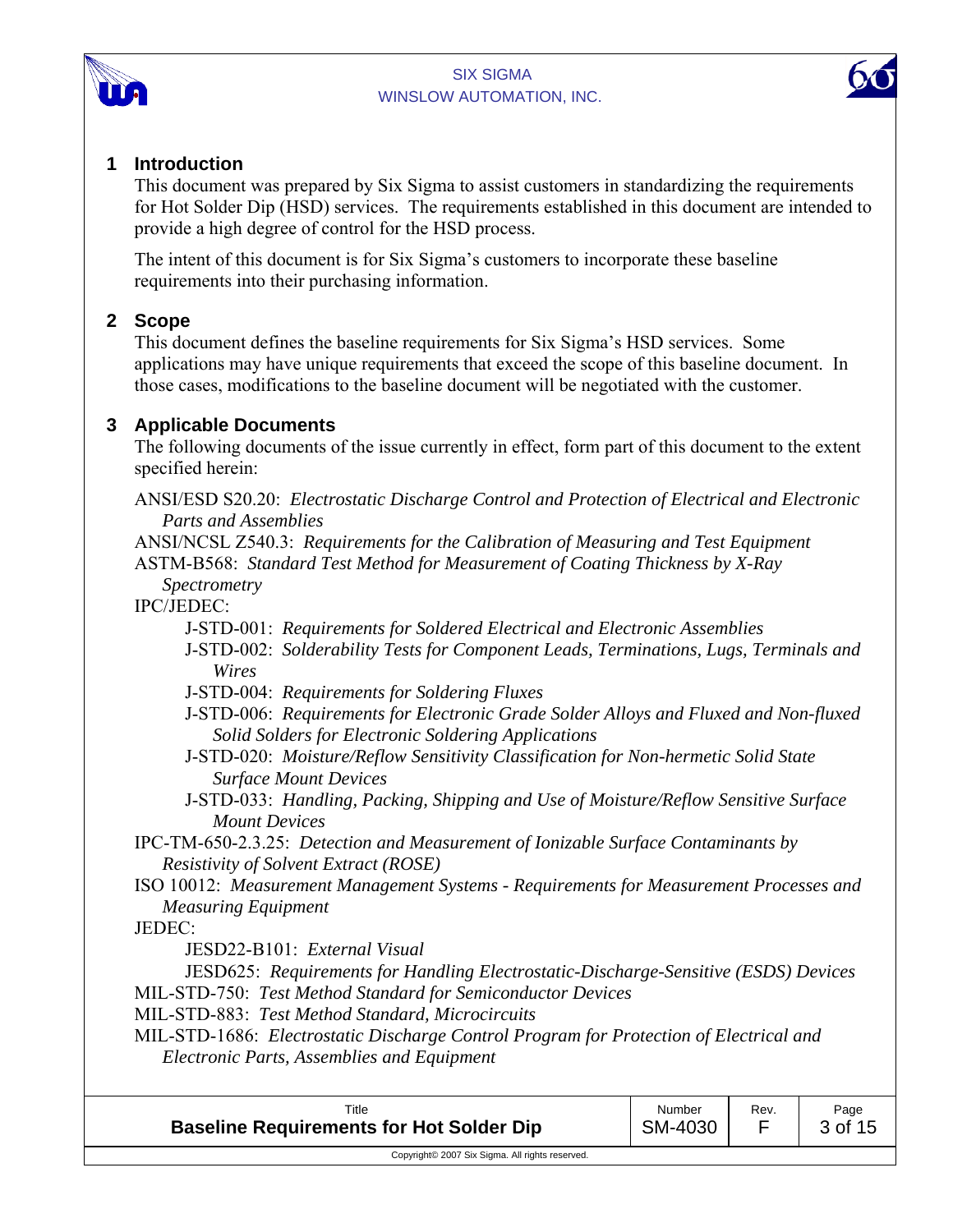



# **4 Informative References**

ASTM-B487: *Standard Test Method for Measurement of Metal and Oxide Coating Thickness by Examination of a Cross Section*

GEIA-STD-0005-2: *Standards for Mitigating the Effects of Tin Whiskers in Aerospace and High Performance Electronics Systems* 

ISO 9001: *Quality Management Systems – Requirements*  JEDEC:

> JEP140: *Beaded Thermocouple Temperature Measurement of Semiconductor Packages* JESD22-A109: *Hermeticity*

JESD22-B102: *Solderability*

JESD22-B106: *Resistance to Soldering Temperature for Through-Hole Mounted Devices*  JESD22-B108: *Coplanarity Test for Surface-Mount Semiconductor Devices*  JESD31: *General Requirements for Distributors of Commercial and Military* 

*Semiconductor Devices* 

J-STD-001[ ]S: Joint Industry Standard, Space Applications Electronic Hardware Addendum J-STD-035: Acoustic Microscopy for Nonhermetic Encapsulated Electronic Components MIL-PRF-38535: *General Specification for Integrated Circuits (Microcircuits) Manufacturing* NASA-STD-8739.2: *Workmanship Standard for Surface Mount Technology*  SAE AS5553: *Counterfeit Electronic Parts; Avoidance, Detection, Mitigation, and Disposition* 

# **5 Definitions**

For the purposes of this standard, the following terms and definitions shall apply:

*Conflict minerals:* Minerals determined by the US Secretary of State to be financing conflict in the Democratic Republic of the Congo or an adjoining country.

- *Customer:* The organization or entity requesting or authorizing the solder dip process to be performed.
- *Direct material:* Material used in manufacturing processes which becomes an integral part of the product

*Dross:* Oxide and other contaminants that form on the surface of molten solder.

*Flux:* A chemically-active compound which, when heated, removes minor surface oxidation, minimizes oxidation of the basis metal, and promotes the formation of an intermetallic layer between solder and basis metal.

*GIDEP:* Government Industry Data Exchange Program

- *Ionic Contamination:* Process residues such as flux activators, fingerprints, etching and plating salts, etc., that exist as ions and when dissolved, increase electrical conductivity.
- *Process Monitor:* The regularly scheduled periodic sample measuring of a parameter during normal performance of production operations in accordance with the supplier's documented program plan. The parameter to be measured, the frequency of measurement, the number of sample measurements, the conditions of measurement, and the analysis of measurement data shall vary as a function of the requirements, capability, and criticality of the operation being monitored.

*Rework:* The reprocessing of articles or material that will make it conform to drawings, specifications, and contract.

| Title                                           | Number  | Rev. | Page    |
|-------------------------------------------------|---------|------|---------|
| <b>Baseline Requirements for Hot Solder Dip</b> | SM-4030 | _    | 4 of 15 |
| Copyright© 2007 Six Sigma. All rights reserved. |         |      |         |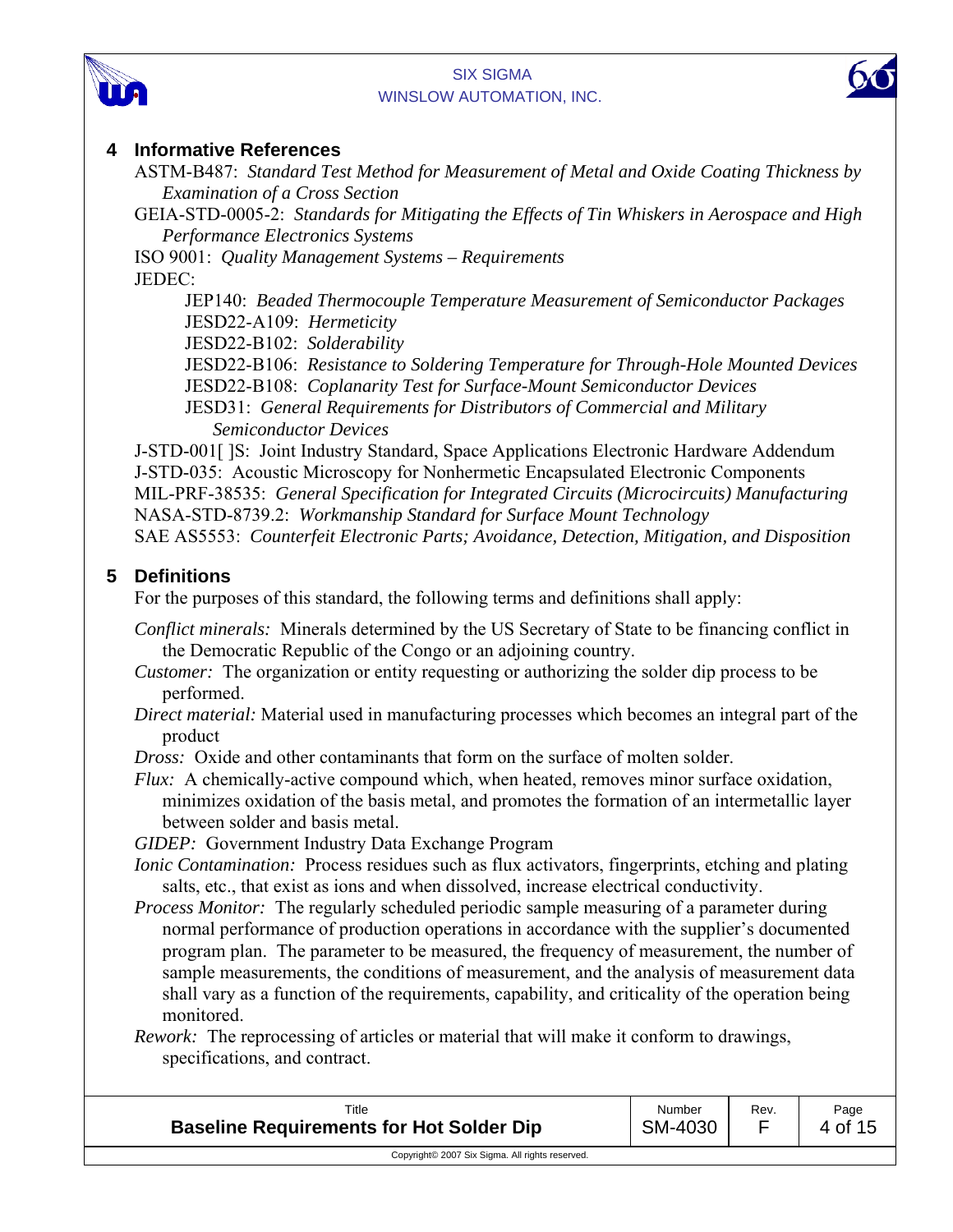



*Solderability:* The property of a surface that allows it to be wetted by molten solder. *Specialty metals:* Metals as defined in Defense Federal Acquisition Regulation Supplement (DFARS).

*Supplier:* The organization or entity performing the solder dip process.

*Wetting, Solder:* The formation of a relatively uniform, smooth, unbroken, and adherent film of solder to a base metal.

# **6 General Requirements**

# **6.1 Order of Precedence**

Product shall meet the requirements specified in: (1) the contract or purchase order, (2) this document, and (3) the references cited herein. In the event of a conflict, the order of precedence shall be as listed above. Nothing in this document, however, supersedes applicable laws and regulations unless a specific exemption has been obtained.

# **6.2 Requirements Flow Down**

When this document is contractually required, the applicable requirements of this document shall be imposed on all applicable subcontracts and purchase orders.

# **6.3 Deviations**

The supplier is responsible for assuring that any deviations from this document are evaluated, coordinated with, and submitted to the customer for approval prior to use or implementation. Deviations from this document shall be in writing.

# **6.4 Quality Management System**

The supplier's quality management system (QMS) shall be assessed and registered as conforming to the current revisions of ISO9001 and AS9100 by current, accredited, third party certification through members of the International Accreditation Forum.

# **6.5 Counterfeit Mitigation**

The supplier shall maintain a counterfeit item risk mitigation process internally and with its suppliers using SAE AS5553 as a guide.

Supplier shall purchase direct materials (including components) only from the OEM or OCM, or their Authorized Distributor. If these direct materials are suspect or confirmed counterfeit, then the supplier shall issue a GIDEP report and shall ensure these materials are quarantined.

# **6.6 Specialty Metals**

The supplier shall maintain a specialty metals compliance program internally and with its suppliers.

Note: Titanium, Alloy 42, and Kovar are specialty metals as defined in DFARS.

| Title                                           | Number  | Rev.<br>_ | Page    |
|-------------------------------------------------|---------|-----------|---------|
| <b>Baseline Requirements for Hot Solder Dip</b> | SM-4030 |           | 5 of 15 |
| Copyright© 2007 Six Sigma. All rights reserved. |         |           |         |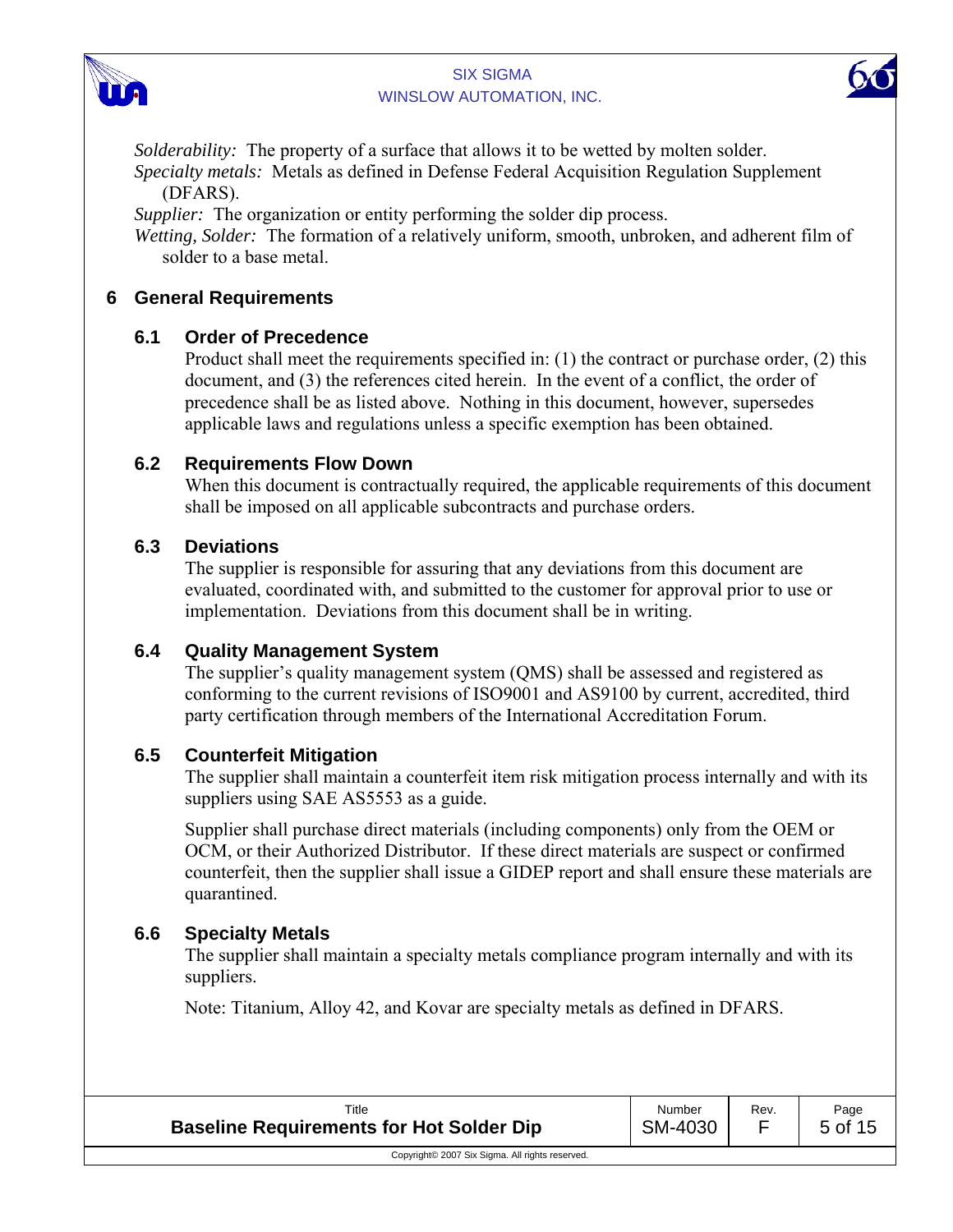



# **6.7 Conflict Minerals**

The supplier shall maintain a conflict minerals compliance program for products that contain conflict minerals. The supplier shall conduct a Reasonable Country of Origin Inquiry (RCOI) on the source and chain of custody of the applicable conflict minerals.

Note: Cassiterite (the metal ore from which tin is extracted) is considered a "conflict mineral".

# **6.8 GIDEP**

The supplier shall participate in the Government Industry Data Exchange Program (GIDEP), including monitoring and acting on GIDEP reports that affect product delivered to the customer.

#### **6.9 Facility**

Facility cleanliness, environmental conditions (i.e., temperature and humidity), and lighting within the work areas shall conform to the requirements in J-STD-001 § *Facility* (for Class 3 products).

#### **6.10 Electrostatic Discharge (ESD)**

The supplier shall have an Electrostatic Discharge Control Program to protect ESD sensitive electronic devices during manufacturing, test, inspection, packaging, and shipping.

ESD sensitive devices shall be handled in accordance with JESD625, ANSI/ESD S20.20, and MIL-STD-1686.

# **6.11 Moisture Sensitive Components**

Moisture sensitive components, as classified by J-STD-020, shall be handled in accordance with J-STD-033.

# **6.12 Competence, Awareness, and Training**

All instructors, operators, and inspection personnel shall be proficient in the tasks to be performed. Personnel proficiency shall conform to the requirements in J-STD-001 § *Personnel Proficiency* (for Class 3 products).

#### **6.13 Control of Monitoring and Measuring Devices**

Inspection, measuring, and test equipment used to meet quality requirements shall be maintained and controlled in accordance with ANSI/NCSL Z540.3 or ISO 10012.

# **6.14 Identification and Traceability**

Each production lot shall be identified with a unique number that appears on both the handling containers and the job packet documentation. Traceability for all direct and critical indirect materials shall be retained and provided upon request.

Personnel traceability shall be maintained through the use of controlled QA stamps, operator initials, or employee numbers.

| Title                                           | Number  | Rev. | Page    |
|-------------------------------------------------|---------|------|---------|
| <b>Baseline Requirements for Hot Solder Dip</b> | SM-4030 |      | 6 of 15 |
| Copyright© 2007 Six Sigma. All rights reserved. |         |      |         |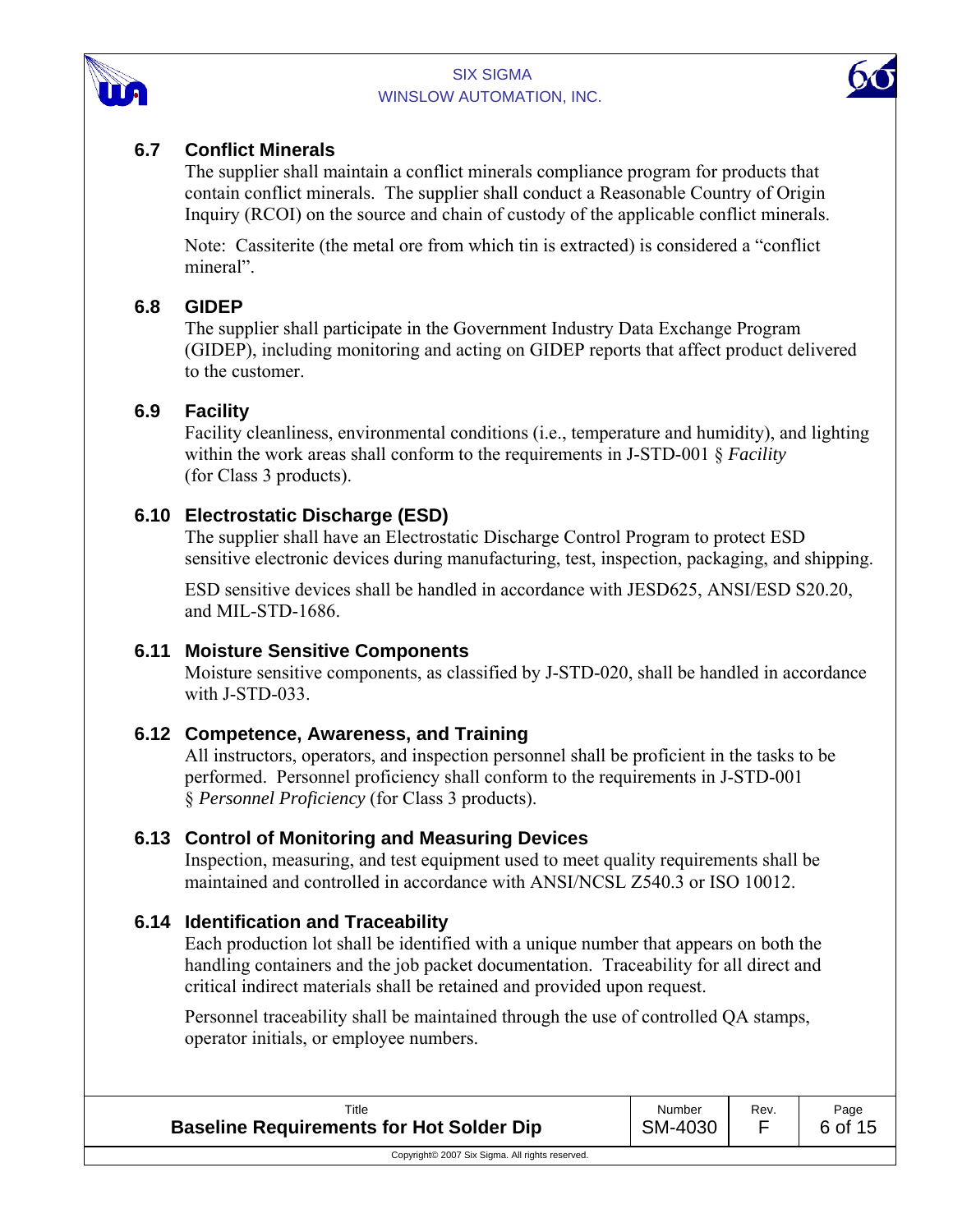



#### **6.15 Change Notification**

The supplier shall have a documented system for change management. This system shall include a process to monitor internal changes and the assessment of those changes as to the impact to customers. An appropriate customer notification methodology shall be in place.

#### **6.16 In-Process Storage and Handling**

The supplier is responsible for the development and implementation of requirements and procedures necessary to prevent damage and to control conditions that could degrade the reliability of the components.

#### **6.17 Verification at Supplier's Premises**

When verification at the supplier's premises is required, the intended verification arrangements and the method of product release shall be included in the purchasing information.

#### **7 Documentation Requirements**

#### **7.1 Internal Documentation**

The supplier shall incorporate the requirements of this document into the supplier's internal documentation system.

#### **7.2 Lot Travelers**

The supplier shall provide a copy of the applicable lot traveler including yield report with each shipment.

#### **7.3 Certificate of Conformance**

The supplier shall provide a Certificate of Conformance (C of C) attesting that all the applicable specifications, drawings, and purchase order requirements have been met. This C of C shall be in accordance with MIL-PRF-38535.

#### **7.4 Records Retention**

The supplier shall retain quality records pertaining to process verification, manufacture, and inspection for a minimum of 10 years. These records shall be made available to the customer upon request.

| Title<br><b>Baseline Requirements for Hot Solder Dip</b> | Number<br>SM-4030 | Rev. | Page<br>of 15 |
|----------------------------------------------------------|-------------------|------|---------------|
| Copyright© 2007 Six Sigma. All rights reserved.          |                   |      |               |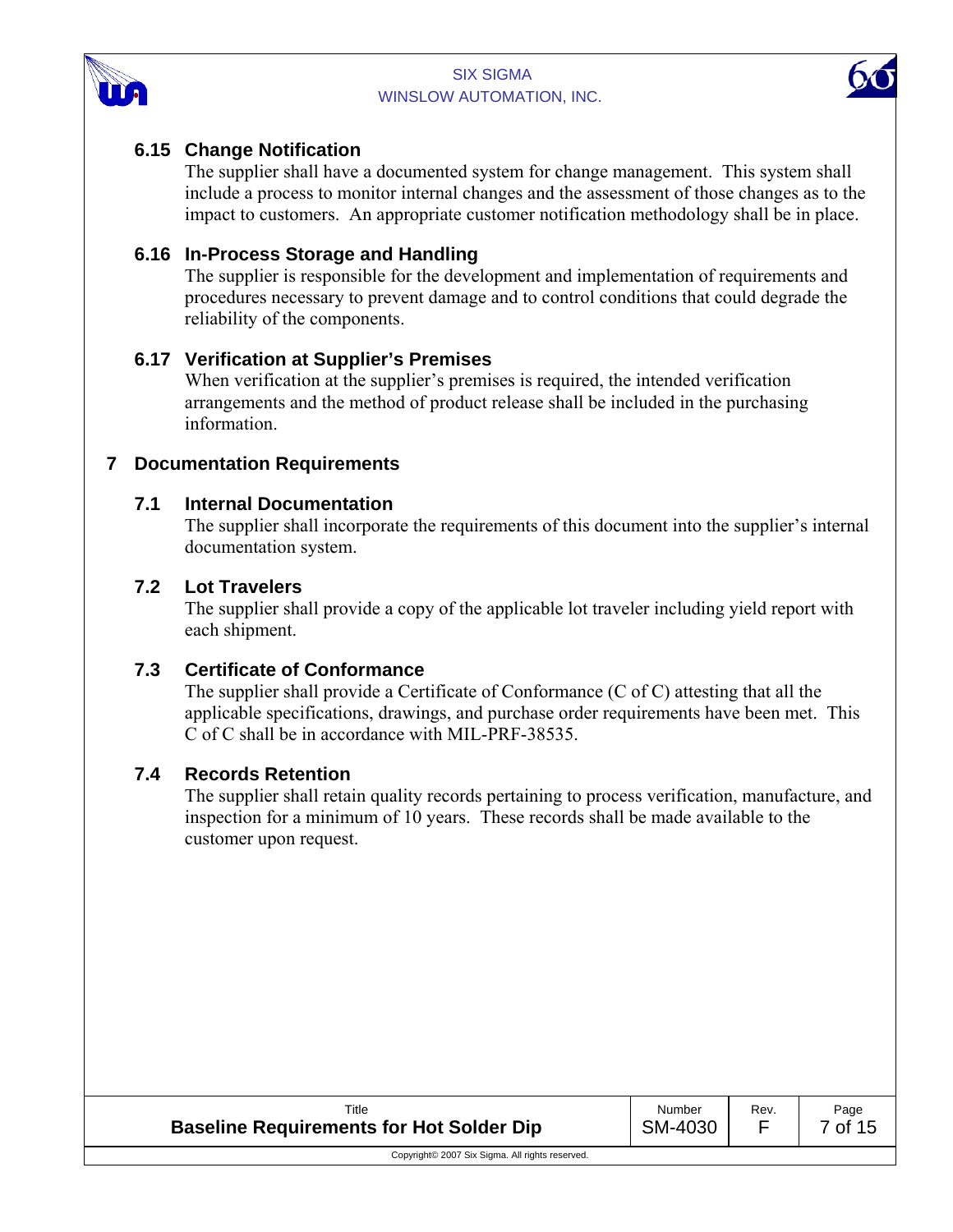





#### **8 Equipment, Tools, and Materials**

#### **8.1 Dry Bake Oven**

Ovens used for dry bake shall comply with the requirements of J-STD-033.

#### **8.2 Dipping Equipment**

A robotic system that is capable of transporting the components through the solder dip process shall be utilized. As a minimum, the system shall be capable of controlling the following:

- Duration of flux application
- Preheat time
- Solder dip immersion speed, immersion angle, and direction of travel
- Dwell time in solder
- Solder dip withdrawal speed, withdrawal angle, and direction of travel
- Cooling time

#### **8.3 Flux**

The flux apparatus shall be compatible with the fluxes used.

Fluxes used for solder dip shall be free of halogens (e.g., chlorine, fluorine) and shall meet the requirements of J-STD-004. Inorganic acid (type IA) fluxes shall not be utilized.

#### **8.4 Preheat**

The preheat apparatus shall consist of a non-contact heat source which is capable of preheating components to achieve the desired temperature profile and avoid thermal shock. Microwave, radio frequency, or inductive heating methods shall not be utilized.

#### **8.5 Solder**

Solder baths shall be compatible with the temperatures, solders, and chemicals used. A provision shall be made for control of solder dross and burned flux.

Solder baths shall be capable of maintaining the solder temperature within  $\pm 3^{\circ}$ C of the set point. Solder baths shall be grounded.

Soldering oils and dross reducers may be applied to the surface of the solder wave or solder bath. Soldering oils and dross reducers shall not interfere with component cleanliness.

#### **8.5.1 Tin-Lead Solder**

For tin-lead solder-dip, the solder alloy shall be Sn63-Pb37 in accordance with J-STD-006.

#### **8.5.2 Lead-Free Solder**

For lead-free solder-dip, the solder alloy shall be Sn96.5-Ag3.0-Cu0.5 (SAC305) in accordance with J-STD-006.

| Title                                           | Number  | Rev. | Page    |
|-------------------------------------------------|---------|------|---------|
| <b>Baseline Requirements for Hot Solder Dip</b> | SM-4030 |      | 8 of 15 |
| Copyright© 2007 Six Sigma. All rights reserved. |         |      |         |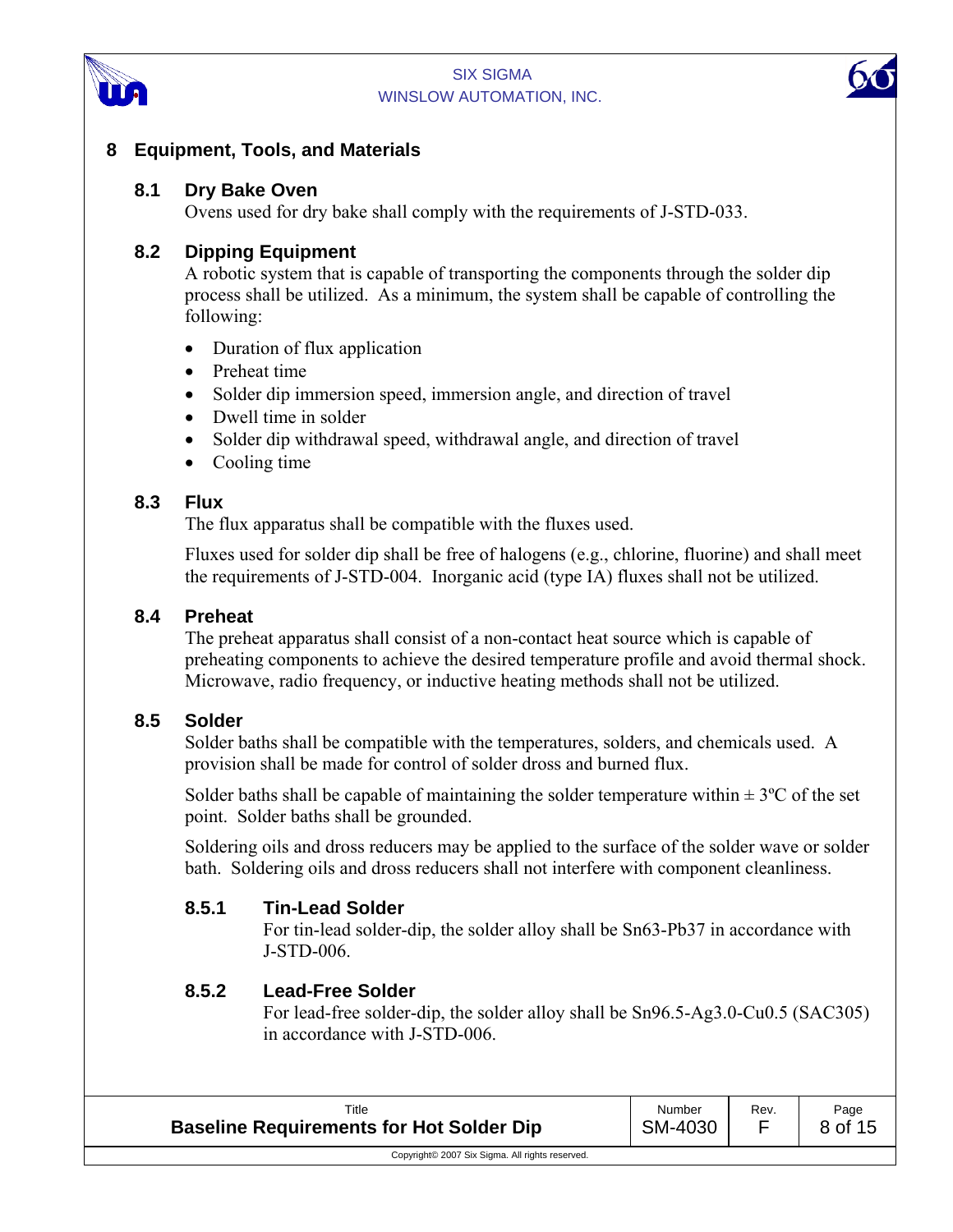



# **8.6 Cool Down Apparatus**

A non-contact cooling source should be provided to achieve the desired temperature profile.

# **8.7 Cleaning Equipment**

Cleaning equipment and solutions shall be compatible with fluxes used. Ultrasonic cleaning equipment shall not be used on components.

# **8.8 Optical Equipment**

Optical equipment used for outgoing inspection shall conform to the following:

- An optical aid capable of providing a minimum of  $7\times$  magnification.
- Inspection light sources that provide shadow-less illumination.
- Magnification aids that permit simultaneous viewing with both eyes.

# **8.9 Cleaning Solutions**

The solutions used for the removal of flux and other residues shall be selected for their ability to remove both ionic and non-ionic contamination. The cleaning solutions utilized shall not degrade the components. Only the following solvents (or mixtures thereof) shall be utilized:

- Deionized water One  $(1)$  mega-ohm minimum resistivity
- 2-Propanol (Isopropyl Alcohol)
- Detergent cleaners and saponifiers Care shall be taken to ensure compatibility with components

# **9 Preparation for Solder Dip**

# **9.1 Incoming Inspection**

A sample (45 components minimum) from every lot shall be inspected to ensure that the components are in good condition and do not have any anomalies that would prevent successful processing.

# **9.2 Dry Bake**

All moisture-sensitive components must complete all solder dip processing, including rework, prior to the stated floor life in accordance with IPC/JEDEC J-STD-033. Dry bake may be required (refer to § *Moisture Sensitive Components* within this document).

# **9.3 Masking**

Masking techniques may be used to prevent solder or flux intrusion into undesirable regions of the component. Care shall be taken in the selection, application, and removal of masking materials to avoid damage.

| Title                                           | Number  | Rev. | Page    |
|-------------------------------------------------|---------|------|---------|
| <b>Baseline Requirements for Hot Solder Dip</b> | SM-4030 |      | 9 of 15 |
| Copyright© 2007 Six Sigma. All rights reserved. |         |      |         |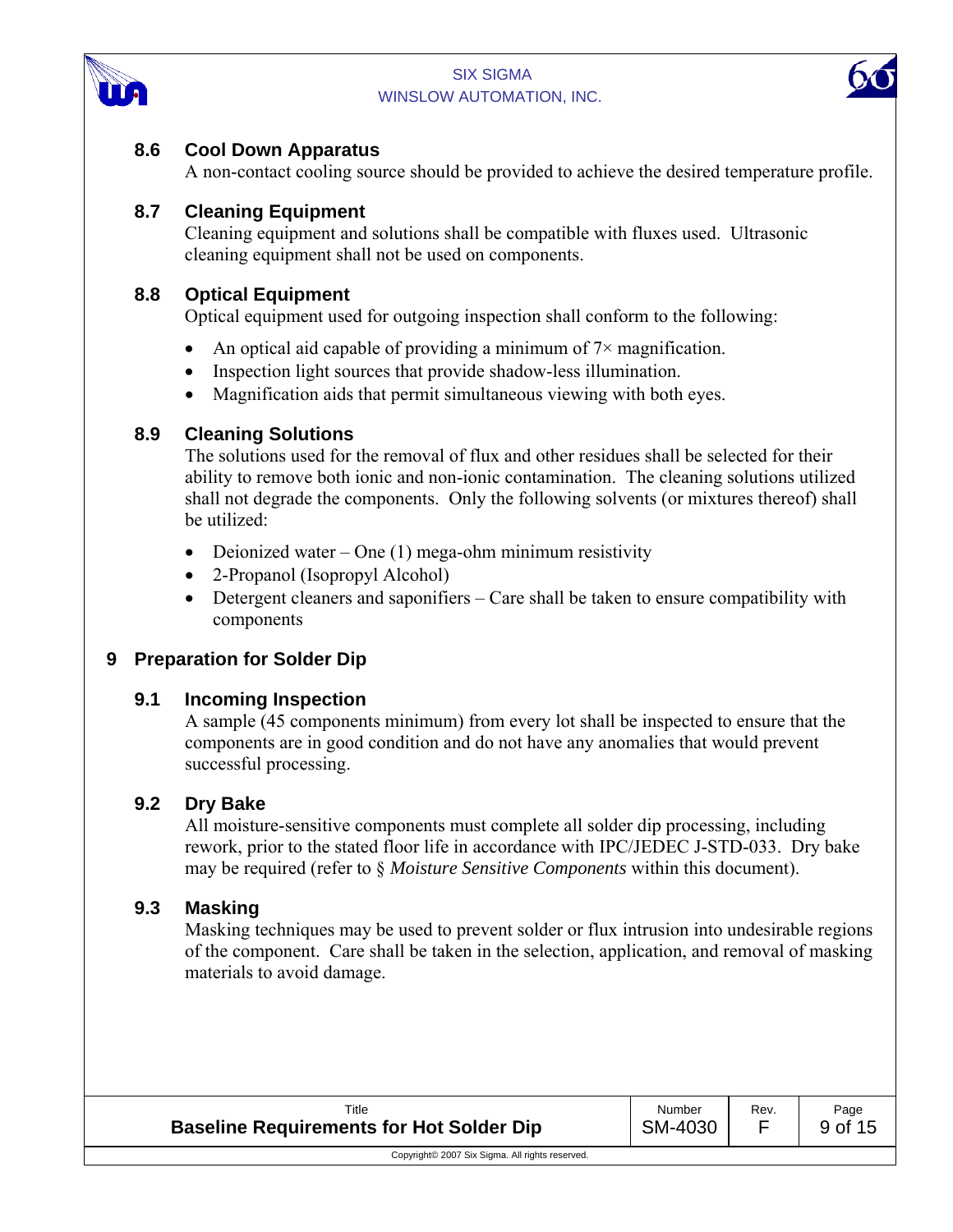



# **10 Solder Dip**

# **10.1 Flux**

Flux shall be applied to the components in a consistent and repeatable manner either before or after preheat.

# **10.2 Preheat**

Components shall be preheated as necessary to avoid component damage due to thermal shock or differential heating. Temperature-sensitive components shall be preheated to  $125^{\circ}C \pm 25^{\circ}C$ . Preheat rate should not exceed 4°C per second. Heat shall not be applied in sufficient intensity to degrade or damage the component.

# **10.3 Solder Dip**

- 10.3.1 After flux and preheat the component terminations shall be immersed in the molten solder. The dwell time shall be 1 second minimum (to ensure wetting and complete removal of noncompliant finishes). Repeated flux and solder dip is permitted (if necessary, to obtain sufficient wetting and remove the previous finish). The immersion time in solder shall not exceed 6 seconds per side.
- 10.3.2 Solder Temperature
	- (A) For tin-lead solder dip, the solder temperature shall not exceed 255ºC.
	- (B) For lead-free solder dip, the solder temperature shall not exceed 265ºC.
- 10.3.3 Hand dipping is not allowed.

# **10.4 Cooling**

After solder dip, the components should be cooled down to minimize thermal shock before cleaning. The cool down rate should not exceed 5ºC per second.

# **10.5 Cleaning**

The components shall be thoroughly cleaned to remove all flux residues and other contaminants. After cleaning, the components shall be capable of passing the cleanliness requirements (refer to § *Ionic Cleanliness* within this document). Components shall be cleaned in a manner that will prevent thermal shock and/or detrimental intrusion of cleaning solutions into components that are not totally sealed.

| Title<br><b>Baseline Requirements for Hot Solder Dip</b> | Number<br>SM-4030 | Rev. | Page<br>10 of 15 |
|----------------------------------------------------------|-------------------|------|------------------|
| Copyright© 2007 Six Sigma. All rights reserved.          |                   |      |                  |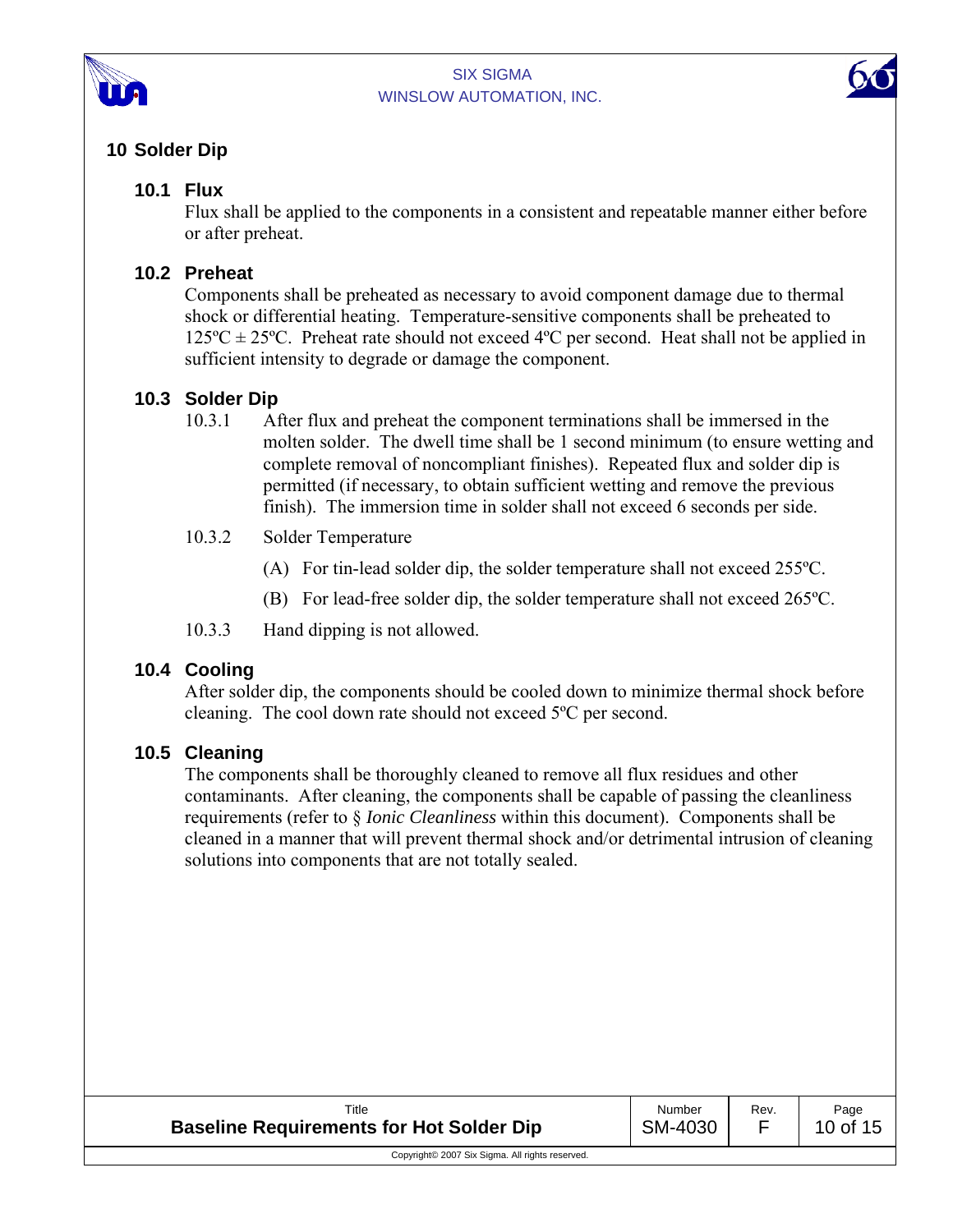



# **11 Visual Inspection**

- 11.1 Each component shall be examined at  $7\times$  minimum magnification. Components shall be inspected in accordance with JESD22-B101, MIL-STD-883 Method 2009, and MIL-STD-750 Methods 2068 & 2071, as applicable.
- 11.2 For components with hot solder dip over compliant coatings (refer to Table 1), the solder shall extend beyond the effective seating plane. If the seating plane is not defined, the solder shall extend to within 1.0 mm of the lead/package interface. For leadless chip carrier devices, the solder shall cover 100% of the contact pad and 95% of the metallized castellation.

| <b>Finish</b>              | <b>Required Underplate</b> |  |  |
|----------------------------|----------------------------|--|--|
| Hot Solder Dip $(>3\%$ Pb) | N/A                        |  |  |
| Sn-Pb Plate $(>3\%$ Pb)    | N/A                        |  |  |
| Gold                       | Nickel                     |  |  |
| Palladium                  | Nickel                     |  |  |
| Gold Flash over Palladium  | Nickel                     |  |  |
| Nickel Plate               | N/A                        |  |  |
| Nickel Cladding            | N/A                        |  |  |

Note: Electroless nickel shall not be used on flexible or semi-flexible leads.

- 11.3 For components with hot solder dip over base metal or noncompliant coatings, the solder shall extend to the glass seal or point of emergence of the metallized contact or lead through the package wall. For leadless chip carrier devices, the solder shall cover 100% of the contact pad and metallized castellation.
- 11.4 Components that fail inspection shall be reworked, or separated and clearly identified.

#### **12 Rework**

Rework of components by hand dipping shall not be permitted. Components shall not be reworked more than twice without customer approval.

| Title<br><b>Baseline Requirements for Hot Solder Dip</b> | Number<br>SM-4030 | Rev. | Page<br>11 of 15 |
|----------------------------------------------------------|-------------------|------|------------------|
| Copyright© 2007 Six Sigma. All rights reserved.          |                   |      |                  |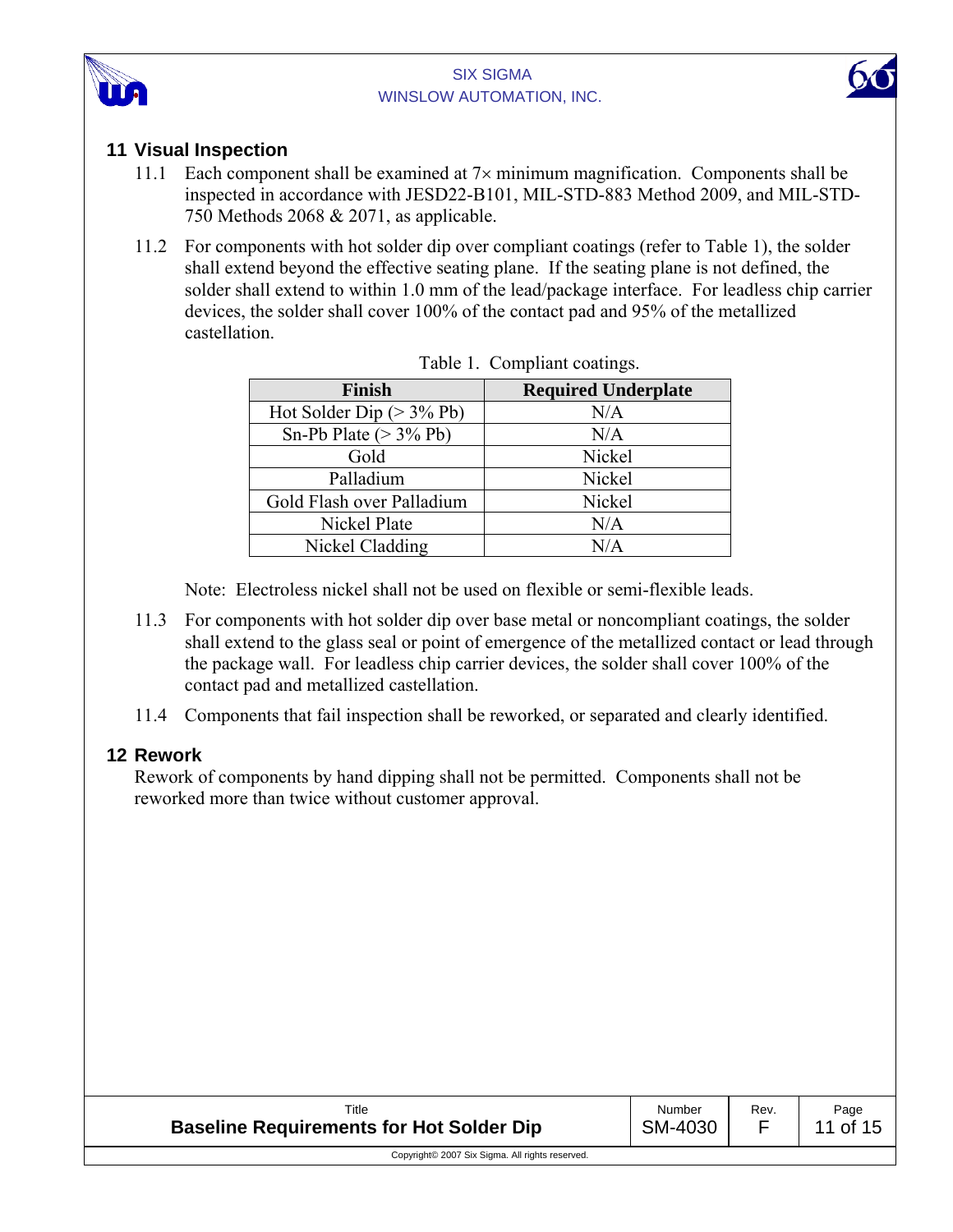



# **13 Testing**

The following tests are recommended after all processing is complete:

# **13.1 Leak Testing**

For hermetic components, leak testing is required.

# **13.2 Acoustic Microscopy**

For non-hermetic components, acoustic imaging is recommended; however, it is not performed by the supplier unless specifically requested in the purchasing information.

# **13.3 Coplanarity Testing (Lead Scanning)**

For components with gull-wing formed leads, coplanarity testing is recommended; however, it is not performed by the supplier unless specifically requested in the purchasing information.

# **14 Final Bake**

Prior to shipment, all moisture-sensitive components shall be dry-baked and packaged in accordance with J-STD-033.

# **15 Process Monitors and Controls**

#### **15.1 Flux**

Flux specific gravity shall be controlled and monitored a minimum of once per shift. Controls shall include a flux change/replacement schedule.

# **15.2 Solder Bath**

There shall be a documented control system to ensure contamination of the solder bath does not exceed the specified limits in accordance with J-STD-001 § *Solder Purity Maintenance*  (for Class 3 products), with the exception of Sn, which is maintained within +/- 2% of nominal value due to typical measurement uncertainty.

Solder bath temperature shall be verified a minimum of once per shift and shall be within  $\pm$  3 $\degree$ C of the set point. The instrument used to verify compliance shall be independent of the solder temperature control system.

# **15.3 Temperature Profiles**

There shall be a documented control system to ensure that solder dip temperature profiles are designed, implemented, and monitored to avoid thermal shock to the component. Temperature measurements should be made in accordance with JEP140.

| Title<br><b>Baseline Requirements for Hot Solder Dip</b> | Number<br>SM-4030 | Rev. | Page<br>12 of 15 |
|----------------------------------------------------------|-------------------|------|------------------|
| Copyright© 2007 Six Sigma. All rights reserved.          |                   |      |                  |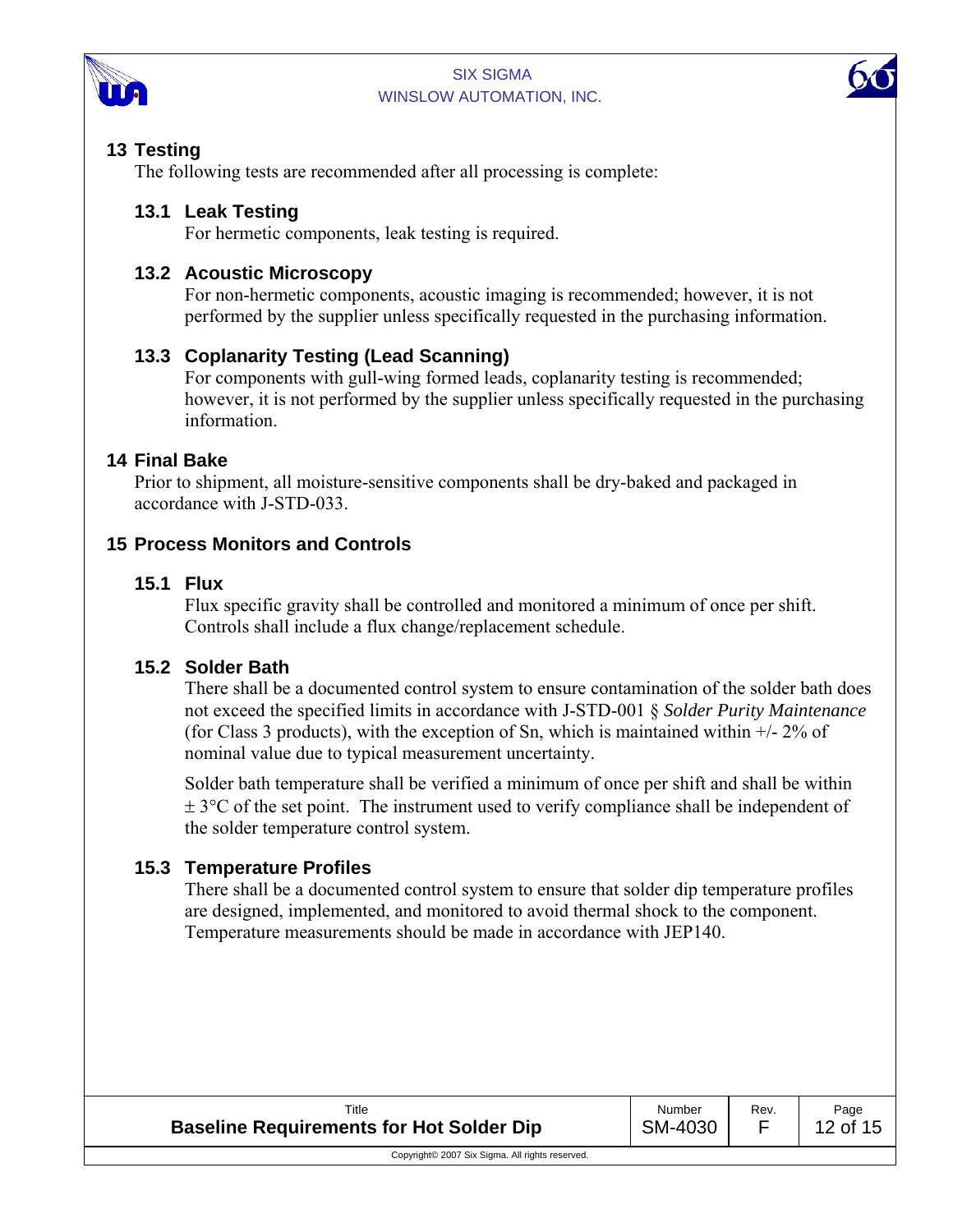



# **15.4 Ionic Cleanliness**

There shall be a documented control system to ensure that the components are clean after processing. As part of the control system, the components shall be tested in accordance with IPC-TM-650-2.3.25 to ensure their ionic cleanliness. Contamination shall be less than 1.56  $\mu$ g/cm<sup>2</sup> NaCl equivalent ionic or ionizable residue.

The frequency of testing shall be a minimum of once per production shift unless the process control system data supports a change in frequency.

#### **15.5 Solderability**

There shall be a documented control system to ensure that the components are capable of passing dip and look solderability test per MIL-STD-883 (Method 2003) or J-STD-002. As part of the control system, components shall be periodically tested to ensure compliance. Eight (8) hour steam-conditioning is required. Solderability test shall be considered destructive.

#### **15.6 Acoustic Microscopy**

There shall be a documented control system to ensure that the solder-dip process is not causing delamination in non-hermetic components. As part of the control system, nonhermetic components shall be periodically analyzed by acoustic microscopy. After solder dip, components shall meet the requirements specified in J-STD-020 § *Criteria*.

#### **15.7 Solder Thickness**

There shall be a documented control system, which includes periodic analysis of components, to ensure that solder thickness meets the requirements in Table 2. Finish thickness measurements shall be performed in accordance with ASTM B487 or ASTM B568.

| <b>Termination Shape</b>                                   | <b>Minimum Thickness</b><br>micrometer (micro-inch) |
|------------------------------------------------------------|-----------------------------------------------------|
| Round leads                                                | 1.52(60)                                            |
| All shapes other than round leads with $\leq 25$ mil pitch | 3.80(150)                                           |
| All shapes other than round leads with $> 25$ mil pitch    | 5.08(200)                                           |

Table 2. Solder thickness requirements per MIL-PRF-38535.

Lead finish thickness measurements shall be taken at the seating plane on surface mount leads (such as J-bend and gull-wing type leads) and approximately halfway between the seating plane and the tip of the lead on all other lead types. On all lead shapes other than round, the finish thickness measurement shall be taken at the crests of major flats. Finish thickness measurements for package elements other than leads shall be taken at the center of major flats.

| Title                                           | Number  | Rev. | Page     |
|-------------------------------------------------|---------|------|----------|
| <b>Baseline Requirements for Hot Solder Dip</b> | SM-4030 |      | 13 of 15 |
| Copyright© 2007 Six Sigma. All rights reserved. |         |      |          |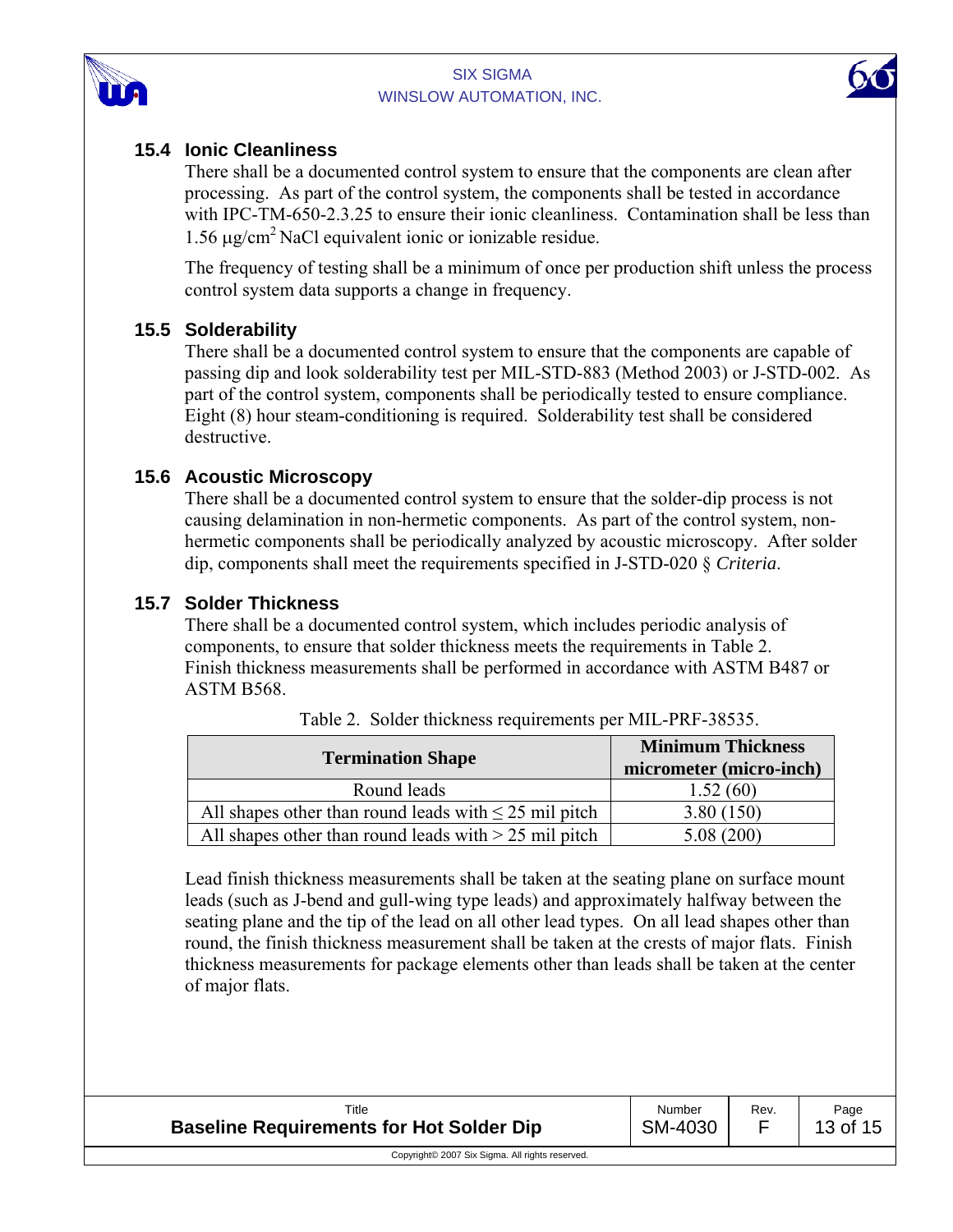



#### **16 Process Validation**

A qualification lot should be run for process validation; however, it is not performed by the supplier unless specifically requested in the purchasing information. This will ensure that the process is not causing any reliability risk and is suitable for a particular device. Typical process validation tests include:

- 16.1 Prior to Process:
	- Visual inspection and recording of anomalies
	- Acoustic imaging (non-hermetic components)
	- Temperature profile development

#### 16.2 Process:

• Hot solder dip process including pre-bake

#### 16.3 After Process:

- Visual inspection
- Leak testing (hermetic components only)
- Acoustic imaging (non-hermetic components)
- Ionic cleanliness
- Solderability
- Lead fatigue
- Solder coating thickness and composition
- Metallurgical analysis

| Title                                                       | Number  | Rev. | Page     |
|-------------------------------------------------------------|---------|------|----------|
| <b>Baseline Requirements for Hot Solder Dip</b>             | SM-4030 |      | 14 of 15 |
| Copyright <sup>©</sup> 2007 Six Sigma. All rights reserved. |         |      |          |